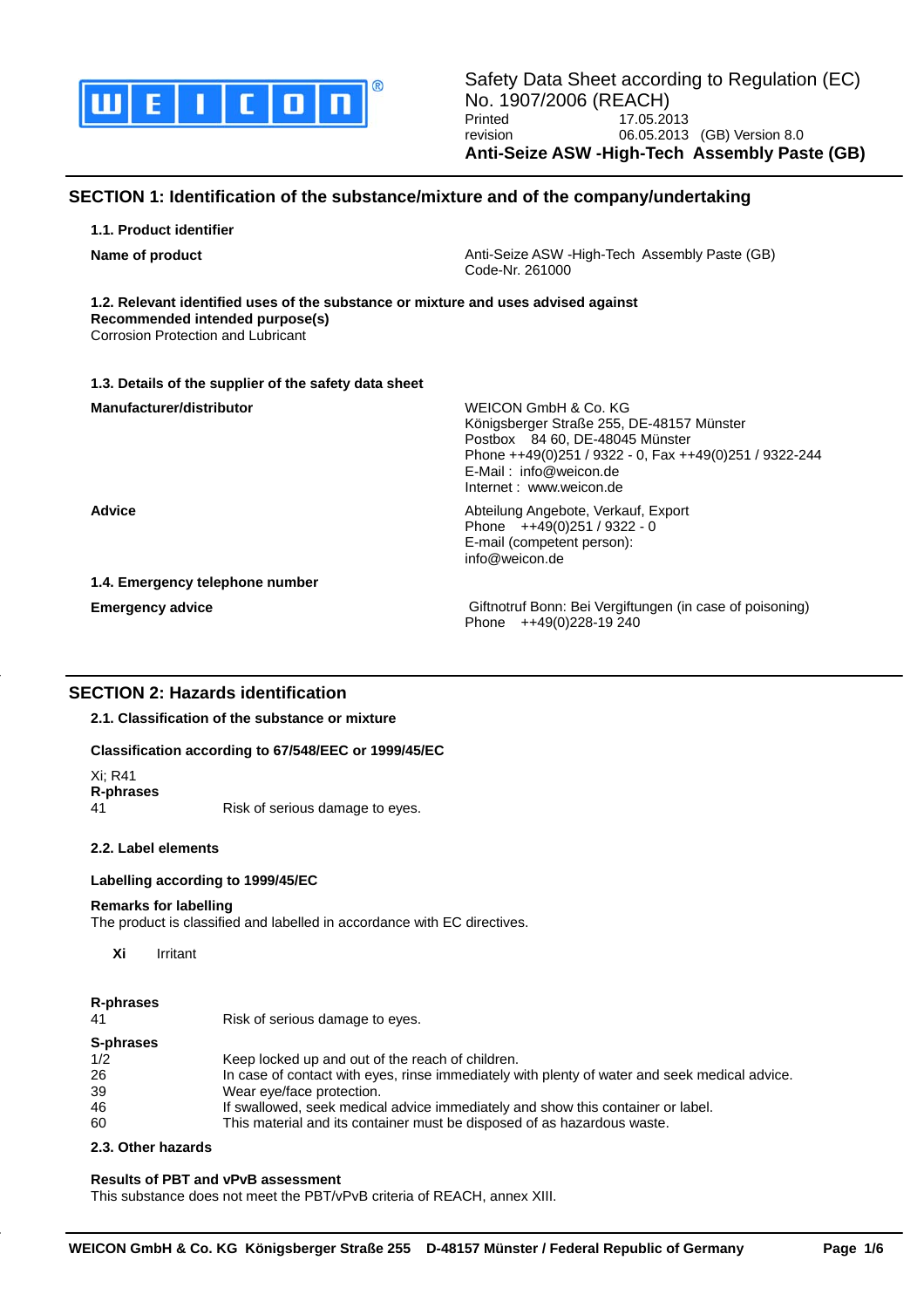

# **SECTION 3: Composition/ information on ingredients**

**3.1. Substances**

not applicable

# **3.2. Mixtures**

**Description**

Mixture of inorganic thickener in mineral oil with additives.

#### **Hazardous ingredients**

| <b>CAS No</b> | EC No     | Name              | Г%<br>weight] | Classification according to 67/548/EEC                                       |
|---------------|-----------|-------------------|---------------|------------------------------------------------------------------------------|
| 1305-62-0     | 215-137-3 | calcium hydroxide | < 15          | Xi. R38-41                                                                   |
| <b>CAS No</b> | EC No     | Name              | Г%<br>weight] | <b>Classification according to Regulation (EC) No</b><br>1272/2008 [CLP/GHS] |
| 1305-62-0     | 215-137-3 | calcium hydroxide | < 15          | Skin Irrit. 2, H315 / Eye Dam. 1, H318                                       |

# **SECTION 4: First aid measures**

### **4.1. Description of first aid measures**

### **General information**

In the event of persistent symptoms receive medical treatment.

#### **In case of inhalation**

Remove the casualty into fresh air and keep him immobile.

In the event of symptoms refer for medical treatment.

#### **In case of skin contact**

In case of contact with skin wash off with soap and water.

### **In case of eye contact**

In case of contact with eyes rinsing with plenty of lukewarm water carefully and seek for medical treatment.

### **In case of ingestion**

If swallowed by mistake drink plenty of water and seek medical treatment.

## **4.2. Most important symptoms and effects, both acute and delayed**

No information available.

**4.3. Indication of any immediate medical attention and special treatment needed** No information available.

# **SECTION 5: Firefighting measures**

### **5.1. Extinguishing media**

**Suitable extinguishing media** Alcohol-resistant foam Dry fire-extinguishing substance Carbon dioxide Water spray jet

### **5.2. Special hazards arising from the substance or mixture**

In the event of fire the following can be released: Carbon monoxide (CO) Carbon dioxide (CO2)

## **5.3. Advice for firefighters**

## **Special protective equipment for fire-fighters**

Fire-fighting operations, rescue and clearing work under effect of combustion and smoulder gases just may be done with breathing apparatus.

Do not inhale explosion and/or combustion gases.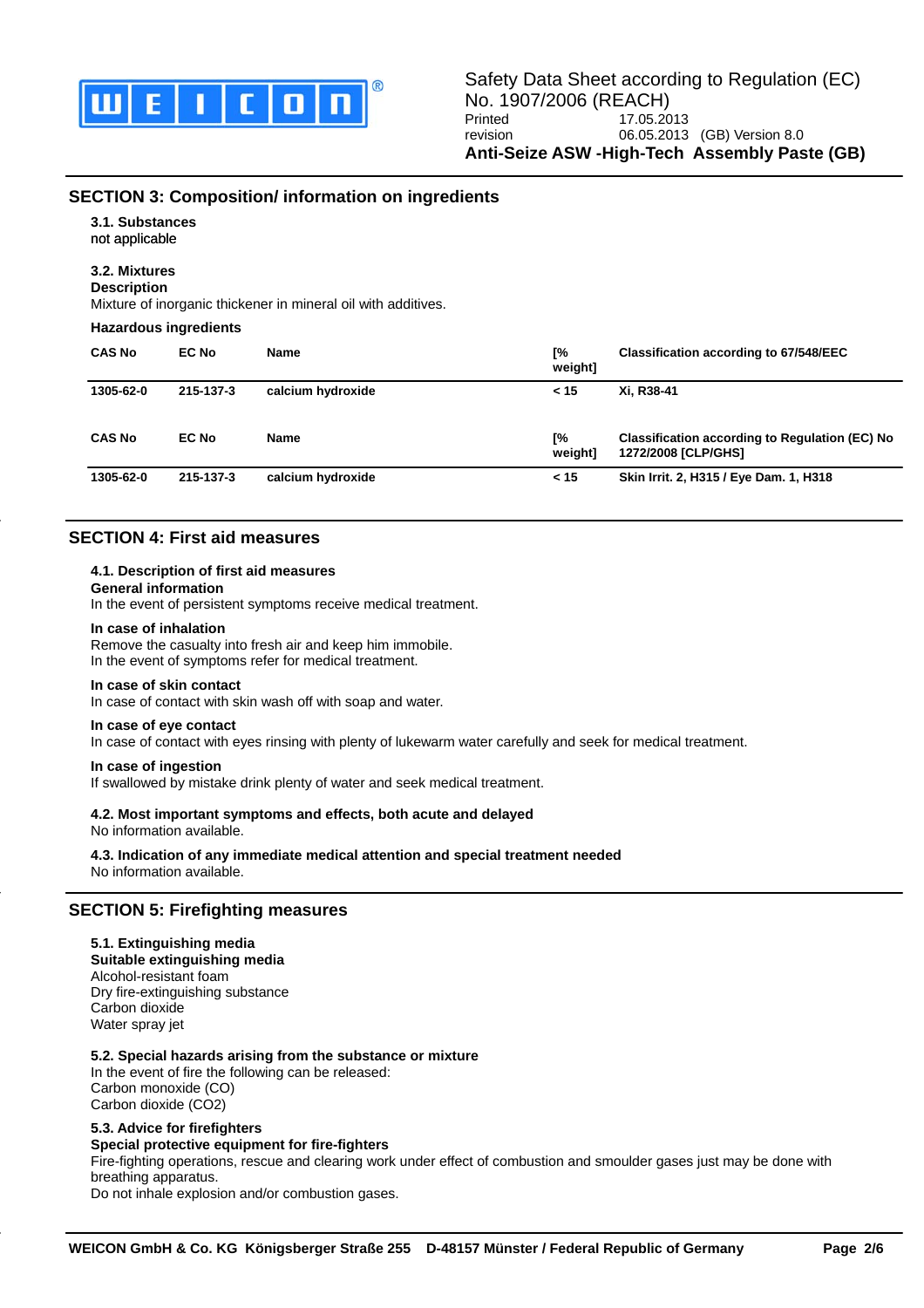

### **Additional information**

Collect contaminated firefighting water separately, must not be discharged into the drains.

## **SECTION 6: Accidental release measures**

# **6.1. Personal precautions, protective equipment and emergency procedures**

High risk of slipping due to leakage/spillage of product.

#### **6.2. Environmental precautions**

Do not discharge into the drains/surface waters/groundwater.

#### **6.3. Methods and material for containment and cleaning up** Take up mechanically and send for disposal.

**6.4. Reference to other sections** No information available.

## **SECTION 7: Handling and storage**

### **7.1. Precautions for safe handling**

**General protective measures** Avoid contact with the eyes.

#### **Hygiene measures**

At work do not eat, drink and smoke. Wash hands before breaks and after work.

#### **Advice on protection against fire and explosion**

No special measures necessary.

### **7.2. Conditions for safe storage, including any incompatibilities**

**Requirements for storage rooms and vessels** Keep in closed original container.

#### **Advice on storage compatibility**

Do not store together with oxidizing agents.

### **Further information on storage conditions**

Recommended storage temperature: room temperature.

### **7.3. Specific end use(s)**

No information available.

## **SECTION 8: Exposure controls/personal protection**

### **8.1. Control parameters**

#### **Ingredients with occupational exposure limits to be monitored**

| <b>CAS No</b> | Name                                   | Code    | [mq/m3] | [ppm] | Remark    |
|---------------|----------------------------------------|---------|---------|-------|-----------|
| 1305-62-0     | Calcium hydroxide                      | 8 hours |         |       | EH40/2005 |
| 13463-67-7    | Titanium dioxide: total inhalable dust | 8 hours | 10      |       | EH40/2005 |
| 13463-67-7    | Titanium dioxide: respirable dust      | 8 hours |         |       | EH40/2005 |

### **8.2. Exposure controls**

**Respiratory protection**

Not required

#### **Hand protection**

In the cases of special applications, it is recommended to check the chemical resistance with the manufacturer of the gloves. Glove material specification [make/type, thickness, permeation time/life, wetting resistance]:: Nitrile rubber; 0,4mm;480min; 60min.

Chemical protective gloves must be chosen carefully in view of their design and depending on the dependence on the concentration and amounts of dangerous goods used in the specific working tasks.

**Eye protection**

safety goggles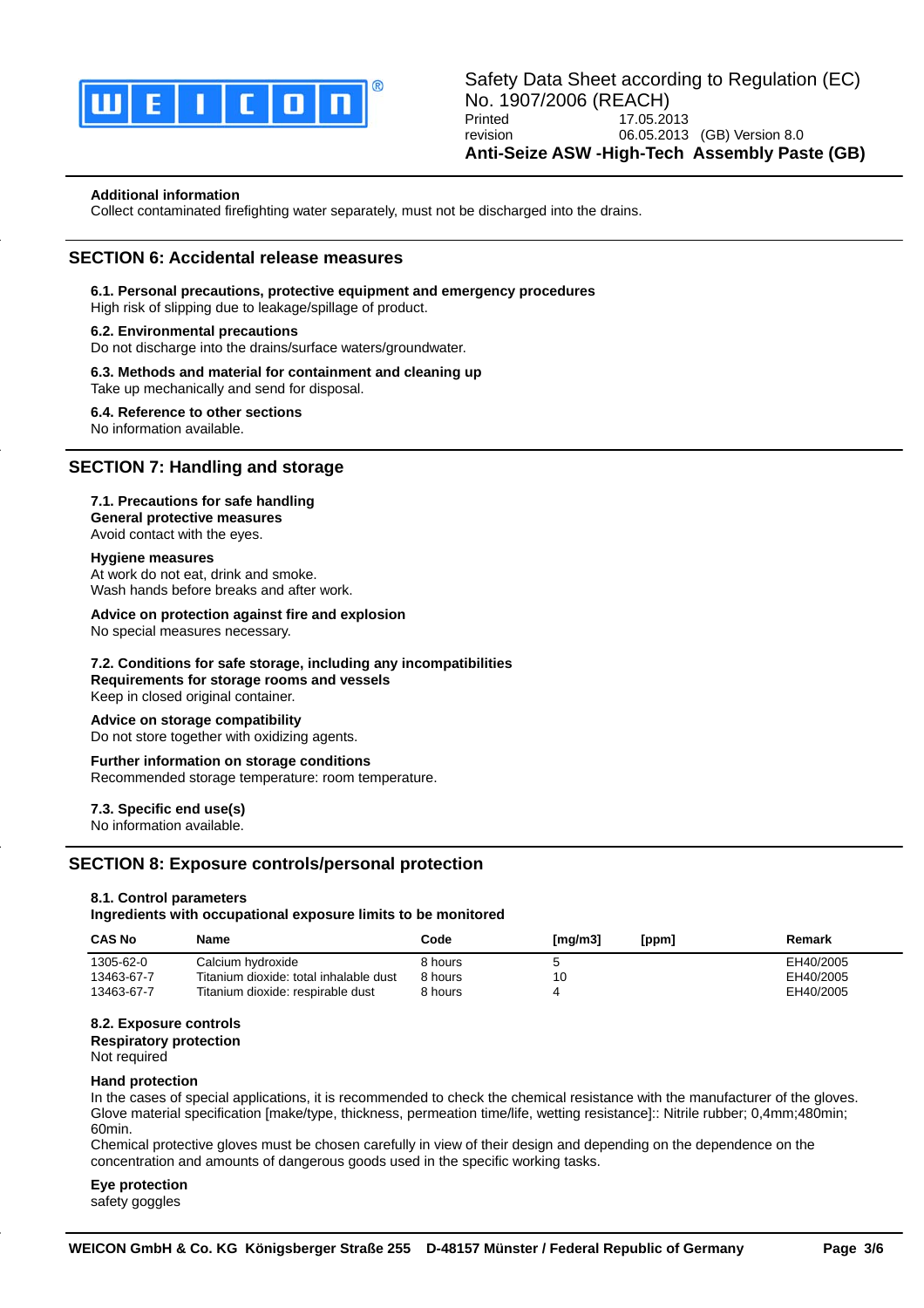

### **Skin protection** protective clothing

# **SECTION 9: Physical and chemical properties**

| <b>Form</b><br>pasty                                   | 9.1. Information on basic physical and chemical properties<br>Colour<br>white |             | Odour<br>odourless |                  |           |
|--------------------------------------------------------|-------------------------------------------------------------------------------|-------------|--------------------|------------------|-----------|
| Important health, safety and environmental information |                                                                               |             |                    |                  |           |
|                                                        | Value                                                                         | Temperature | at                 | Method           | Remark    |
| pH value in delivery state                             | not determined                                                                |             |                    |                  |           |
| <b>Flash point</b>                                     | > 200 °C                                                                      |             |                    | ISO 2592         |           |
| Ignition temperature                                   | not determined                                                                |             |                    |                  |           |
| <b>Relative density</b>                                | $1,4$ g/ml                                                                    | 20 °C       |                    | <b>DIN 51757</b> |           |
| Solubility in water                                    |                                                                               |             |                    |                  | insoluble |

## **9.2. Other information**

No information available.

# **SECTION 10: Stability and reactivity**

### **10.1. Reactivity**

No information available.

#### **10.2. Chemical stability** No information available.

#### **10.3. Possibility of hazardous reactions** No information available.

**10.4. Conditions to avoid** No information available.

# **10.5. Incompatible materials**

### **Materials to avoid** Reactions with strong acids. Reactions with strong oxidising agents.

## **10.6. Hazardous decomposition products**

Carbon monoxide and carbon dioxide.

## **Thermal decomposition**

Remark No decomposition if used as directed.

# **SECTION 11: Toxicological information**

## **11.1. Information on toxicological effects**

## **Acute toxicity/Irritability/Sensitization**

|                  | Value/Validation                          | Species | Method | Remark |
|------------------|-------------------------------------------|---------|--------|--------|
| Irritability eye | irritant - risk of strong eye<br>injuries |         |        |        |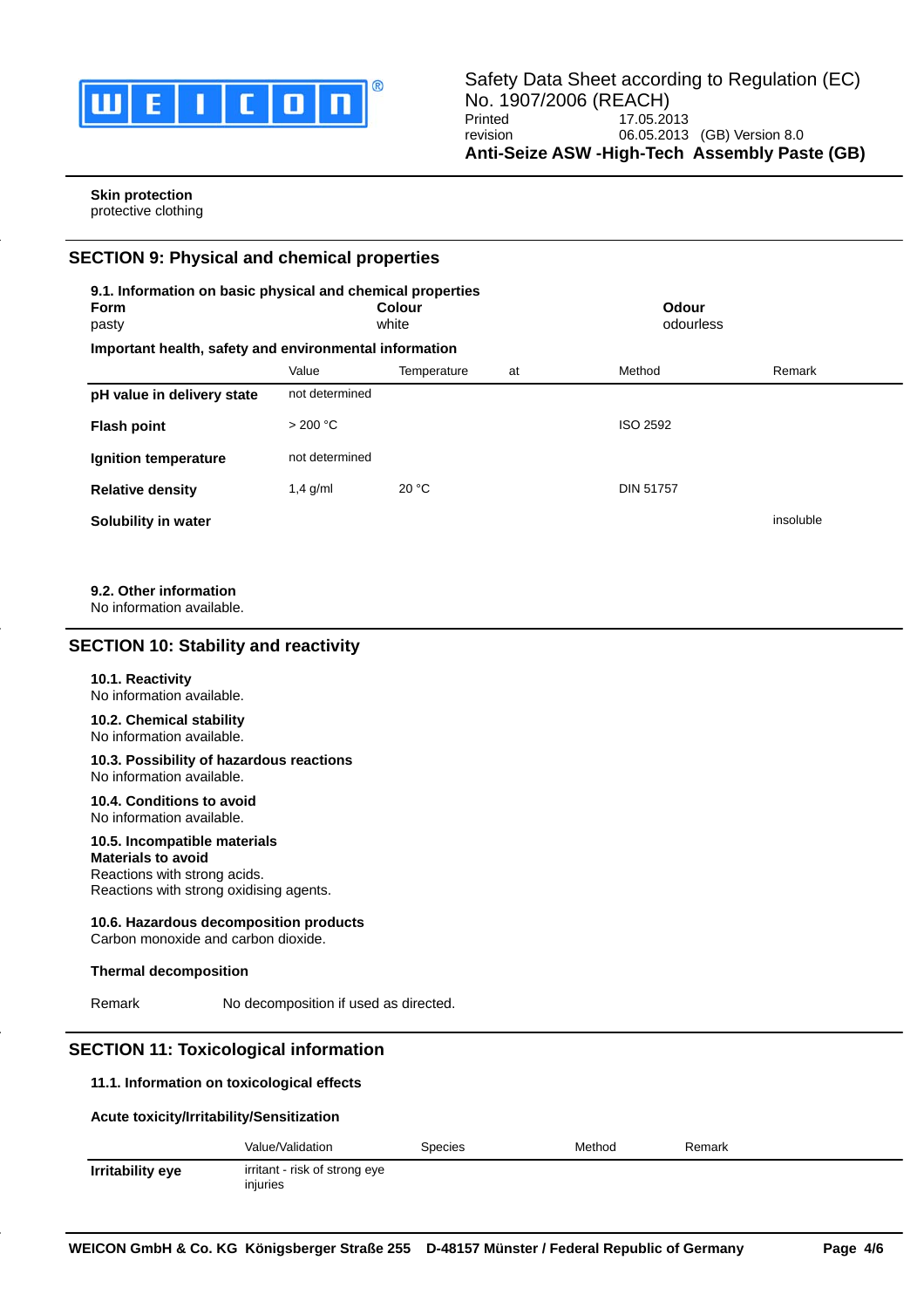

| $\cdots$<br>Value/Validation | Species | Methoo | -<br>Remark |  |
|------------------------------|---------|--------|-------------|--|
|------------------------------|---------|--------|-------------|--|

**Skin sensitization** non-sensitizing

### **Experiences made from practice**

Irritates mucous membranes.

#### **Additional information**

The product is to be handled with the caution usual with chemicals. Other hazardous properties may not be excluded. Labelling in compliance with the assessment procedure specified in the EC guidelines 1999/45/EC.

# **SECTION 12: Ecological information**

**12.1. Toxicity** No information available.

**12.2. Persistence and degradability** No information available.

**12.3. Bioaccumulative potential** No information available.

**12.4. Mobility in soil** No information available.

### **12.5. Results of PBT and vPvB assessment**

This substance does not meet the PBT/vPvB criteria of REACH, annex XIII. **12.6. Other adverse effects**

#### **General regulation**

Product is not allowed to be discharged into the ground water or aquatic environment.

# **SECTION 13: Disposal considerations**

### **13.1. Waste treatment methods**

## **Recommendations for the product**

Remove in accordance with local official regulations.

There are no harmonised regulations on the disposal of chemicals in the member states of the EU. In Germany, the Recycling and Waste Management Act 8 KrW-/AbfG) stipulates recycling as a requirement.

This means that a distinction must be made between "wastes for recycling" and "wastes for disposal". Particular aspects - in the main concerning delivery - are also governed by the Laender.

## **Recommendations for packaging**

Dispose of according to the local waste regulations.

## **SECTION 14: Transport information**

## **Transport/further information**

No dangerous goods as defined by the transport regulations - ADR/RID, IMDG, ICAO/IATA-DGR.

**Special precautions for user** No information available.

**Transport in bulk according to Annex II of MARPOL 73/78 and the IBC Code** not applicable